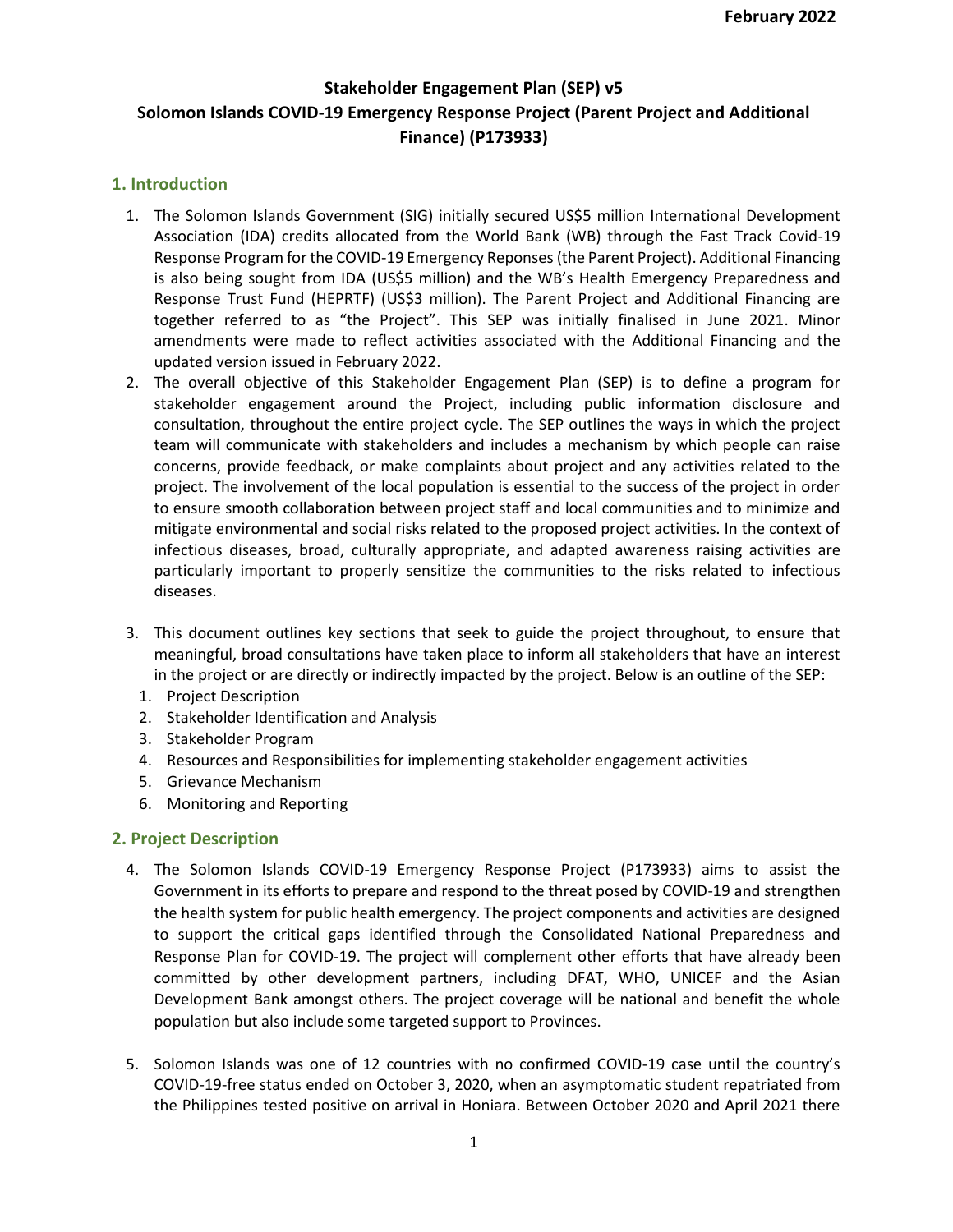were 20 confirmed cases. Between mid-April 2021 and mid-January 2022 there were zero confirmed cases of COVID-19 in the Solomon Islands.

- 6. An outbreak of the Delta strain of COVID-19 occurred in mid-January 2022. As of 31 January 2022, the Solomon Islands has recorded 1,486 cases of COVID-19. The number of daily cases recorded on 31 January was 303, although the Health Minister estimated that this could be around 500 based on the current testing capacity, and reports from the communities. In the National Address #3 provided by the Health Minister on 27 January 2022, it was noted some samples have not being processed due to senior laboratory staff being absent due to contracting COVID-19. Many other health care professionals, including 101 staff from the National Referral Hospital (as at 27 January 2022), have contracted COVID and this is placing additional strain on the health care system.
- 7. Despite a focus on preventing the spread of COVID-19 from Papua New Guinea to the Solomon Islands the recent outbreak was a result of importation of the virus from an illegal border crossing between Bougainville, Papua New Guinea and the Malaita outer islands (Ontong Java atoll). Subsequently, a passenger boat from Ontong Java to Honiara resulted in the importation into the capital.
- 8. The Solomon Islands Government (SIG) declared a public health state of emergency on March 26, 2020. This allowed the government to enforce a number of emergency measures and procedures stipulated under its Emergency Powers (Covid-19) (No.4) Regulation 2020.

The Solomon Islands has established a National Health Emergency Operations Center (NHEOC) to oversee all operations and activities relating to COVID-19. The public health State of Emergency (SOE) has been in effect since March 26, 2020. This allows the government to enforce several emergency measures and procedures stipulated under its Emergency Act. The NHEOC, which was created due to the COVID-19 pandemic, oversees all operations and activities relating to COVID-19. NHEOC reports to the National Disaster Operations Center - Health (NDOC-H) committee which then reports to the Permanent Secretary of MHMS and the Executive Management Team. The NDOC Health was previously located at the National Referral Hospital (NRH), however, in October 2020, it was relocated to the MHMS Headquarter and is chaired by the Incident Controller for Health. The NHEOC which is structured under the NDOC Health, is responsible for operations and it has seven teams reporting to it. These teams are as follows: provincial team, public health team, planning and operation team, clinical team, administration and finance team, and risk-communication team. In addition, the MHMS has established a COVID-19 Finance Committee to oversee how COVID-19 funds received from various sources are being utilized. Both the NDOC Health and NHEOC are located at the MHMS headquarters (physically just across the road from NRH) and is chaired by the Incident Controller for Health who is also the Deputy Secretary for Health Improvement.

- 9. The project comprises the following components (see also the PAD and ESMF for further detail on component descriptions):
	- Component 1. Emergency COVID-19 Preparedness and Response;
	- Component 2. Health Systems Strengthening; and
	- Component 3. Project Implementation Management, Monitoring and Evaluation.

### **3. Stakeholder identification and analysis**

10. Project stakeholders are defined as individuals, groups or other entities who:

(i) are impacted or likely to be impacted directly or indirectly, positively or adversely, by the Project (also known as 'affected parties'); and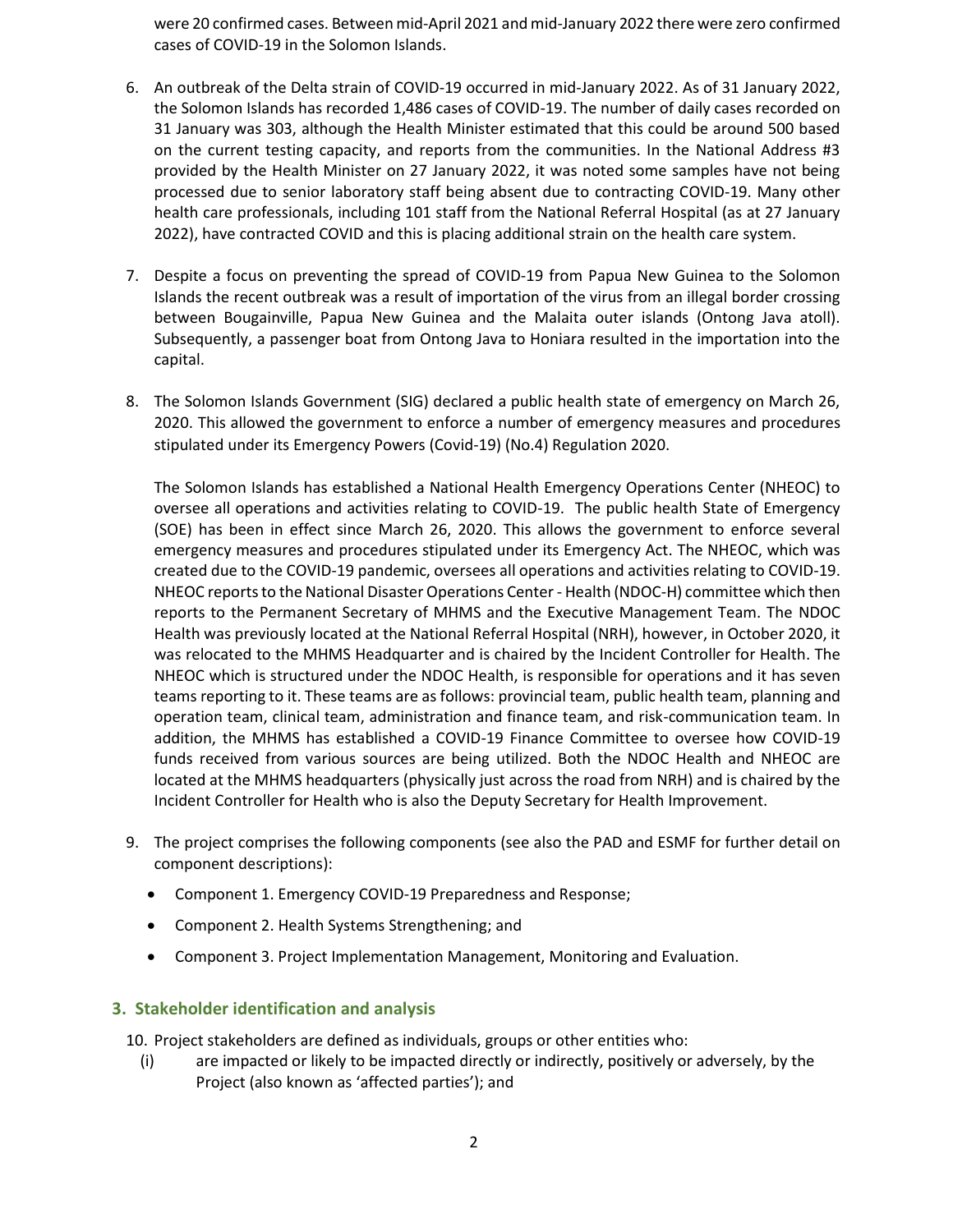- (ii) may have an interest in the Project ('interested parties'). These include individuals or groups whose interests may be affected by the Project and who have the potential to influence the Project outcomes in any way.
- 11. Cooperation and negotiation with the stakeholders throughout the Project development often also require the identification of persons within the groups who act as legitimate representatives of their respective stakeholder group, i.e. the individuals who have been entrusted by their fellow group members with advocating the group's interests in the process of engagement with the Project. Community representatives may provide helpful insight into the local settings and act as main conduits for dissemination of the Project-related information and as a primary communication/liaison link between the Project and targeted communities and their established networks. Verification of stakeholder representatives (i.e. the process of confirming that they are legitimate and genuine advocates of the community they represent) remains an important task in establishing contact with the community stakeholders. Legitimacy of the community representatives can be verified by talking informally to a random sample of community members and heeding their views on who can represent their interests in the most effective way.

# **3.1. Methodology**

- 12. In order to meet best practice approaches, the Project will apply the following principles for stakeholder engagement:
- *Openness and life-cycle approach*: public consultations for the Project will be arranged during the whole life-cycle, carried out in an open manner, free of external manipulation, interference, coercion or intimidation;
- *Informed participation and feedback*: information will be provided to and widely distributed among all stakeholders in an appropriate format; opportunities will be provided for communicating stakeholders' feedback, for analyzing and addressing comments and concerns;
- *Inclusiveness and sensitivity*: stakeholder identification will be undertaken to support better communications and build effective relationships. The participation process for the projects is inclusive. All stakeholders at all times will be encouraged to be involved in the consultation process. Equal access to information will be provided to all stakeholders. Sensitivity to stakeholders' needs will be the key principle underlying the selection of engagement methods. Special attention will be given to vulnerable groups, in particular women, youth, elderly and the cultural sensitivities of diverse ethnic groups.
	- 13. For the purposes of effective and tailored engagement, stakeholders of the proposed Project(s) will be divided into the following core categories:
- **Affected Parties** persons, groups and other entities within the Project Area of Influence (PAI) that are directly influenced (actually or potentially) by the Project and/or have been identified as most susceptible to change associated with the Project, and who need to be closely engaged in identifying impacts and their significance, as well as in decision-making on mitigation and management measures;
- **Other Interested Parties** individuals/groups/entities that may not experience direct impacts from the Project but who consider or perceive their interests as being affected by the Project and/or who could affect the Project and the process of its implementation in some way; and
- **Vulnerable Groups** persons who may be disproportionately impacted or further disadvantaged by the Project as compared with any other groups due to their vulnerable status<sup>2</sup>, and that may require special engagement efforts to ensure their equal representation in the consultation and decisionmaking process associated with the Project. The vulnerability may stem from a person's origin,

<sup>2</sup> Vulnerable status may stem from an individual's or group's race, national, ethnic or social origin, color, gender, language, religion, political or other opinion, property, age, culture, literacy, sickness, physical or mental disability, poverty or economic disadvantage, and dependence on unique natural resources.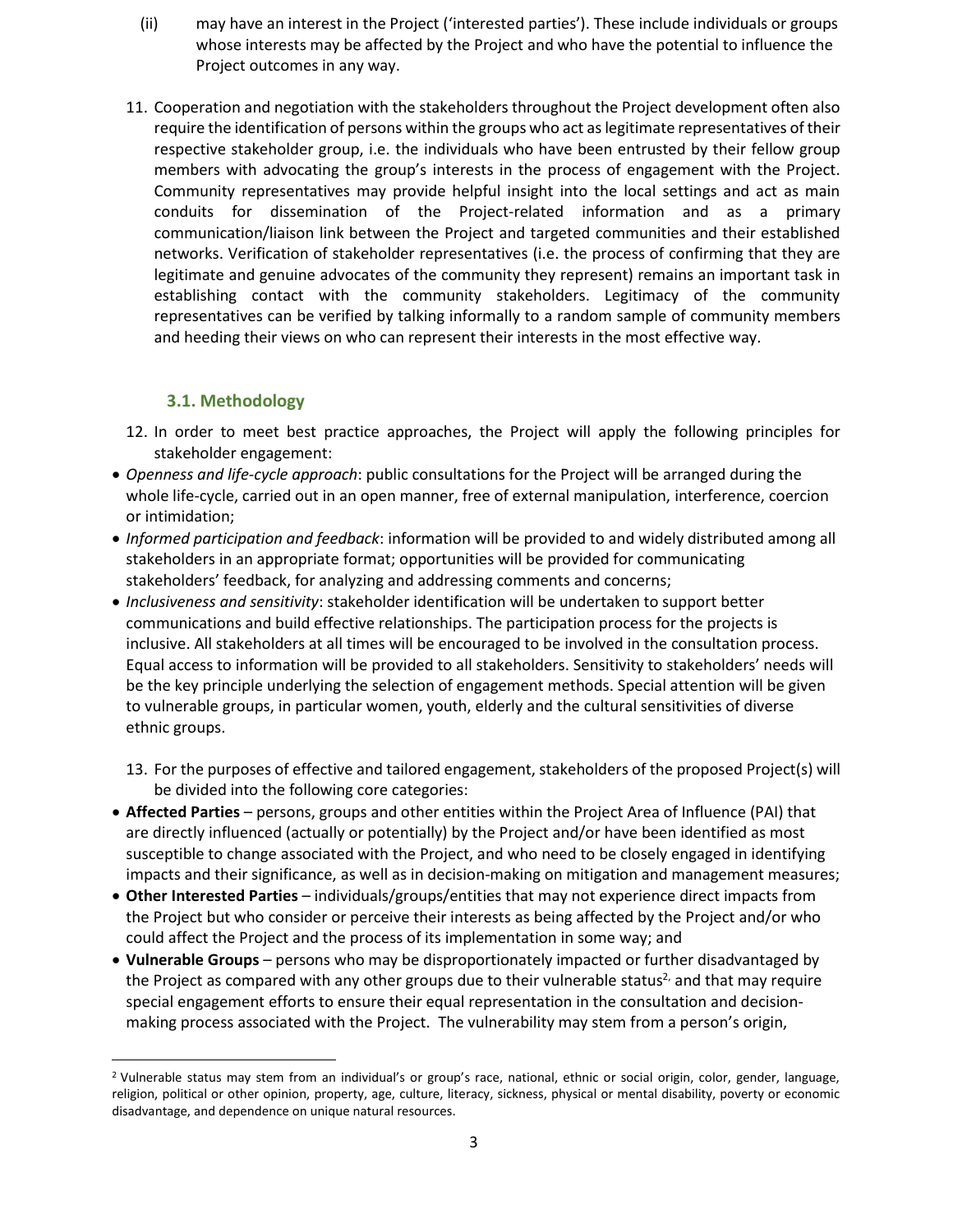gender, age, health condition, economic deficiency and financial insecurity, disadvantaged status in the community (e.g. minorities or fringe groups), dependence on other individuals or natural resources, etc.

# **3.2. Affected parties**

- 14. Affected Parties include local communities, community members and other parties that may be subject to direct impacts from the Project. Specifically, the following individuals and groups fall within this category:
	- Ministry of Health and Medical Services (MHMS) officials/staff;
	- Healthcare Workers (Doctors, nurses, scientists, educators);
	- Health waste management workers;
	- National Emergency Operations Committee (including heads of relevant line agencies);
	- Government Ministries;
	- Provincial Health Divisions;
	- Neighboring communities to the quarantine facility;
	- Landowning tribes or groups or individuals
	- Contractors and workers at construction sites of ICU facilities;
	- People under COVID19 quarantine or self-isolation
	- Family members of COVID19 infected people including those under quarantine or self-isolation
	- COVID19 infected people and their family members
	- Communities (i.e. religions, gender) of COVID19 infected people

### **3.3. Other interested parties**

- 15. The Projects' stakeholders also include parties other than the directly affected communities, including:
	- Traditional media
	- Participants of social media
	- Politicians
	- Other national and international health organizations
	- Other International and local non-governmental organizations (NGOs)
	- Development partners such as bilateral donors or multi-lateral financial institutions
	- Businesses with international links
	- Trade union and professional bodies representing health care personnel (?)
	- The public at large

#### **3.4. Disadvantaged / vulnerable individuals or groups**

16. The Project will determine whether project impacts may disproportionately fall on disadvantaged or vulnerable individuals or groups, who may not have a voice to express their concerns or understand Project impacts. The Project will conduct awareness raising and stakeholder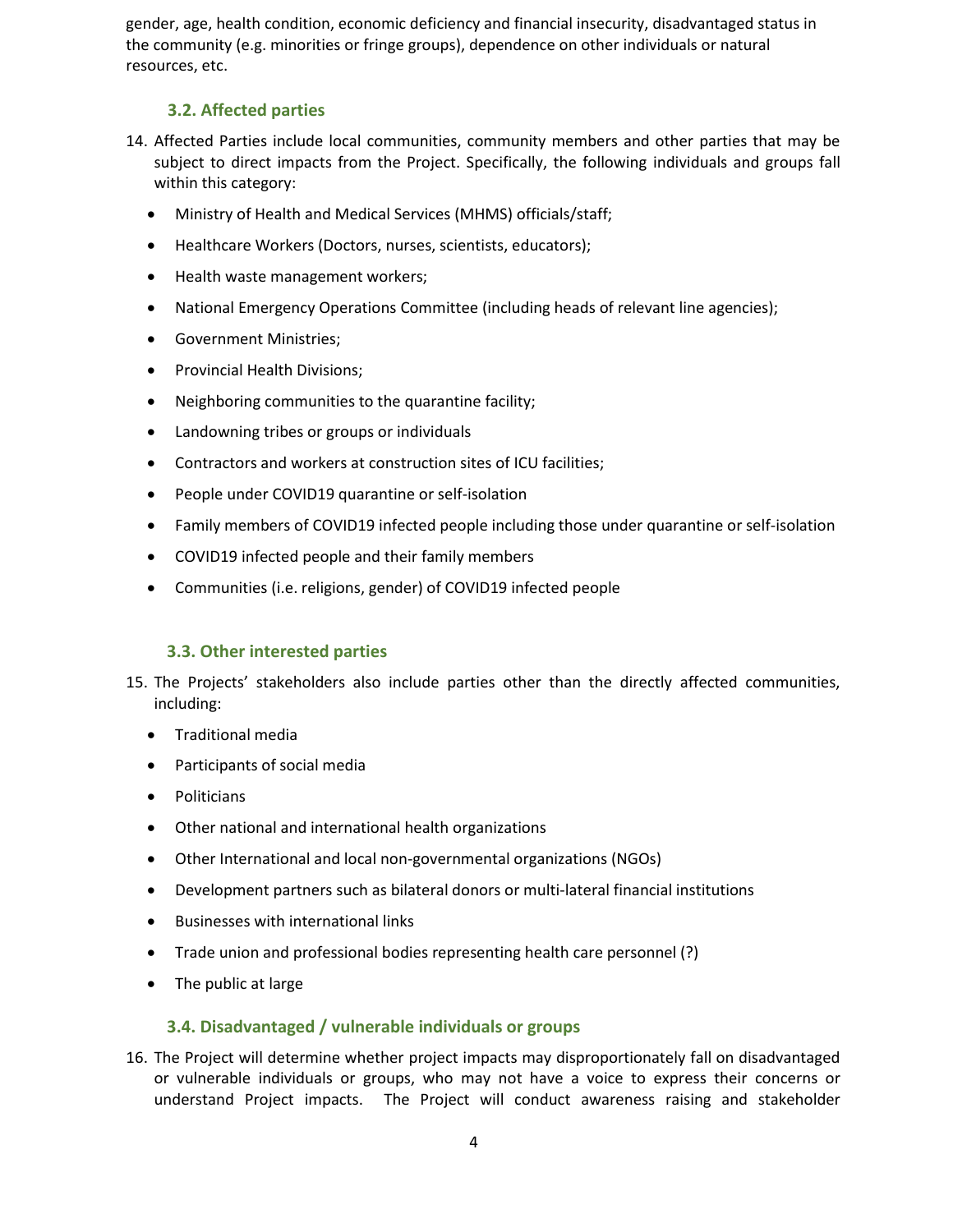engagement with disadvantaged or vulnerable individuals or groups to take into account their particular sensitivities, concerns and cultural sensitivities and to ensure they have a full understanding of Project activities and benefits. The Project will engage with vulnerable groups and individuals through the application of specific measures and assistance aimed at the facilitation of their participation in Project-related decision making. It will ensure their awareness of and input to the overall process is commensurate to those of the other stakeholders. There will also be consultations done at the provincial level. These consultations will be organized through the provincial health and the community leaders by a written letter, phone call or by word by mouth. The forms of consultations will be through a community meeting, focus group, and dialogue in the local provincial dialect. The consultations will be in a venue that is considered safe by the community to freely express their views and opinions. Attendance to the consultations will be centered around all communities that are impacted by the project, and there will be maximum representation by gender, age and religion and disadvantage groups.

- 17. Within the Project, the vulnerable or disadvantaged groups may include, but are not limited to, the following:
	- Elderly
	- Illiterate people
	- Vulnerable groups working in informal economy
	- People with disabilities
	- Female-headed households
	- Children, especially those who may be malnourished with low immunity
	- Residents in remote or outlying areas who may not have access to health services
	- People with pre-existing medical conditions such as heart or lung disease, diabetes, cancer, HIV/AIDS among others
	- Indigenous people
- 18. Project Description of the methods of engagement that will be undertaken by the project is provided in the following sections.
- 19. The GRM should be culturally appropriate and accessible for IPs, taking into account their customary dispute settlement mechanism. Refer to section 5. Grievance Mechanism.

#### **4. Stakeholder Engagement Program**

### **4.1. Summary of stakeholder engagement done during Project preparation**

20. The speed and urgency with which this Project has been developed to meet the growing threat of COVID-19 in the country (combined with government restrictions on gatherings of people) has limited the Project's ability to develop a complete SEP before this Project is approved by the World Bank. The SEP was developed with the Ministry of Health and Medical Services (MHMS) and disclosed prior to Project approval, as the starting point of an iterative process to develop a more comprehensive stakeholder engagement strategy and plan. An updated SEP was prepared within project effectiveness, this is another update to the SEP prepared [insert date] November 2021.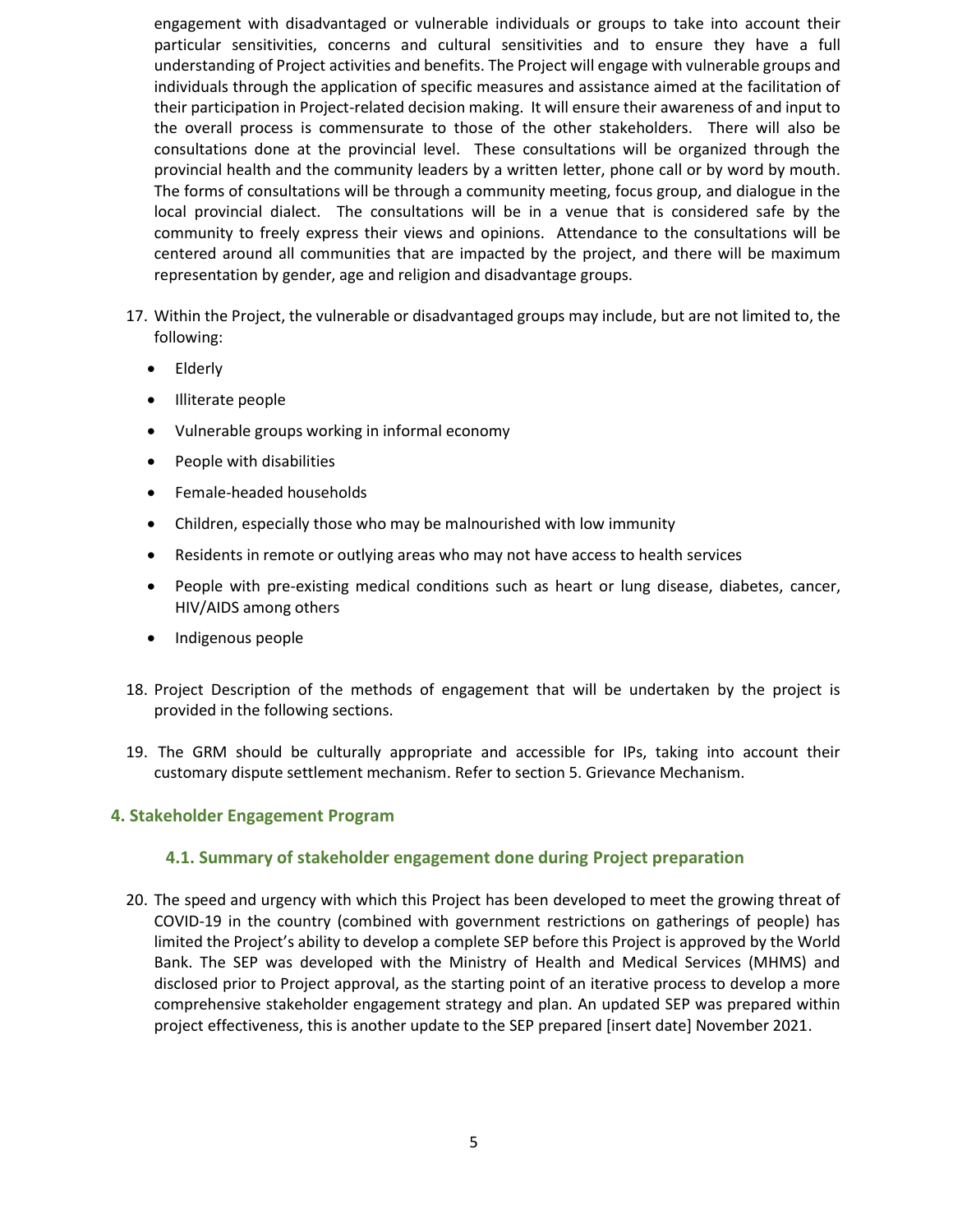# **4.2. Summary of Project stakeholder needs and methods, tools and techniques for stakeholder engagement**

- 21. A precautionary approach will be taken to the consultation process to prevent contagion, given the highly infectious nature of COVID-19. The following are some considerations while selecting channels of communication, in light of the current COVID-19 situation and local and national advisories:
	- a. Avoid public gatherings (taking into account national restrictions or advisories), including public hearings, workshops and community meetings;
	- b. If smaller meetings are permitted/advised, conduct consultations in small-group sessions, such as focus group meetings. If not permitted or advised, make all reasonable efforts to conduct meetings through online channels; within
	- c. Diversify means of communication and rely more on social media and online channels. Where possible and appropriate, create dedicated online platforms and chat groups appropriate for the purpose, based on the type and category of stakeholders;
	- d. Employ traditional channels of communications (TV, newspaper, radio, dedicated phone-lines, and mail) when stakeholders do not have access to online channels or do not use them frequently. Traditional channels can also be highly effective in conveying relevant information to stakeholders, and allow them to provide their feedback and suggestions;
	- e. Where direct engagement with Project affected people or beneficiaries is necessary, identify channels for direct communication with each affected household via a context specific combination of email messages, mail, online platforms, dedicated phone lines with knowledgeable operators;
	- f. Each of the proposed channels of engagement should clearly specify how feedback and suggestions can be provided by stakeholders.
	- g. IP consultations process with different island and province nature or context.

### **4.3. Proposed strategy for information disclosure**

22. An indicative strategy of information disclosure is outlined below. This strategy will be developed further during the preparation of the ESMF.

| <b>Project stage</b>      | <b>Target</b><br>stakeholders                                                                              | List of<br>information to be<br>disclosed                                                                              | <b>Methods and timing proposed</b>                                                                                                                                                          |
|---------------------------|------------------------------------------------------------------------------------------------------------|------------------------------------------------------------------------------------------------------------------------|---------------------------------------------------------------------------------------------------------------------------------------------------------------------------------------------|
| Design;<br>Implementation | Government<br><b>Ministries</b>                                                                            | Project design<br>documents; work plan;<br>procurement plan;<br>progress reports                                       | <b>Internal GOS communication</b><br>channels including<br>letters/memos/emails and round<br>table meetings                                                                                 |
| Implementation            | <b>MHMS</b><br>officials/staff<br>Healthcare<br>Worker<br><b>Health</b><br>wastel<br>management<br>workers | Activity information;<br><b>ESMF</b> and associated<br>instruments; relevant<br>procedures; LMP &<br><b>Worker GRM</b> | Internal MHMS communication<br>channels including<br>letters/memos/emails/ website<br>link<br>(https://solomons.gov.sb/ministry-<br>of-health-medical-services<br>MHMS have a Facebook page |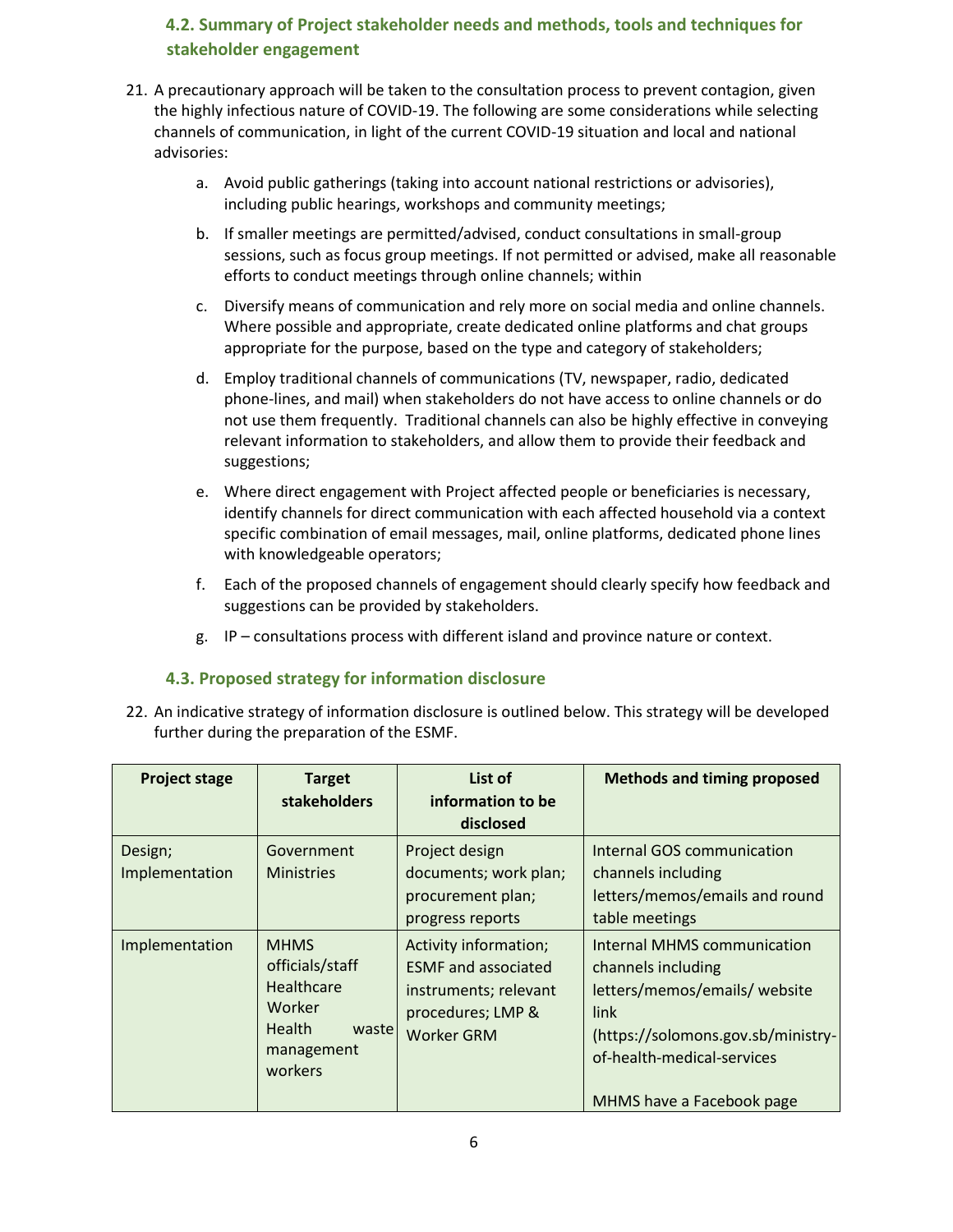|                           |                                                                                                                                                                               |                                                              | where information on the project<br>is disclosed to Ministries and the<br>general public.                                                                                             |
|---------------------------|-------------------------------------------------------------------------------------------------------------------------------------------------------------------------------|--------------------------------------------------------------|---------------------------------------------------------------------------------------------------------------------------------------------------------------------------------------|
| Implementation            | Affected<br>communities<br>(including all<br>groups<br>mentioned in<br>Section 2.2 as<br>well as those<br>disadvantaged/<br>vulnerable group<br>mentioned in<br>Section 2.4s) | Project design<br>information; ESMP; GRM                     | Traditional channels; consultation<br>meetings; Information leaflets and<br>brochures; Separate focus group<br>meetings with vulnerable groups,<br>as appropriate                     |
| Implementation            | <b>Works</b><br>contractors                                                                                                                                                   | Project design<br>documents; ESMP and<br><b>GRM</b>          | Email and hard copy                                                                                                                                                                   |
| Design;<br>Implementation | <b>General Public</b>                                                                                                                                                         | ESCP, ESMF (and<br>associated instruments);<br>SEP (and GRM) | <b>MHMS</b> website<br>(https://solomons.gov.sb/ministry-<br>of-health-medical-services) and<br>dissemination of hardcopies at the<br>MHMS office and other relevant<br>Project sites |

### **4.4. Stakeholder engagement plan**

23. An indicative stakeholder engagement plan is outlined below. This plan will be developed further during the preparation of the Environmental and Social Management Framework (ESMF) to outline how the above points will be implemented for the different areas to be funded by the Project. The draft ESMF and SEP will be disclosed prior to formal consultations through the MHMS website, https://solomons.gov.sb/ministry-of-health-medical-services.

| <b>Project stage</b>         | <b>Topic of</b><br>consultation /<br>message             | <b>Method used</b>                                                                 | <b>Target</b><br>stakeholders   | <b>Responsibilities</b> |
|------------------------------|----------------------------------------------------------|------------------------------------------------------------------------------------|---------------------------------|-------------------------|
| Design and<br>implementation | Project design;<br>project<br>implementation<br>progress | Coordination<br>meetings                                                           | Government<br><b>Ministries</b> | <b>MHMS</b>             |
| Design and<br>implementation | Project design;<br>project<br>implementation             | Correspondence<br>by phone/email;<br>one-on-one<br>interviews; formal<br>meetings; | Government<br><b>Ministries</b> | <b>MHMS</b>             |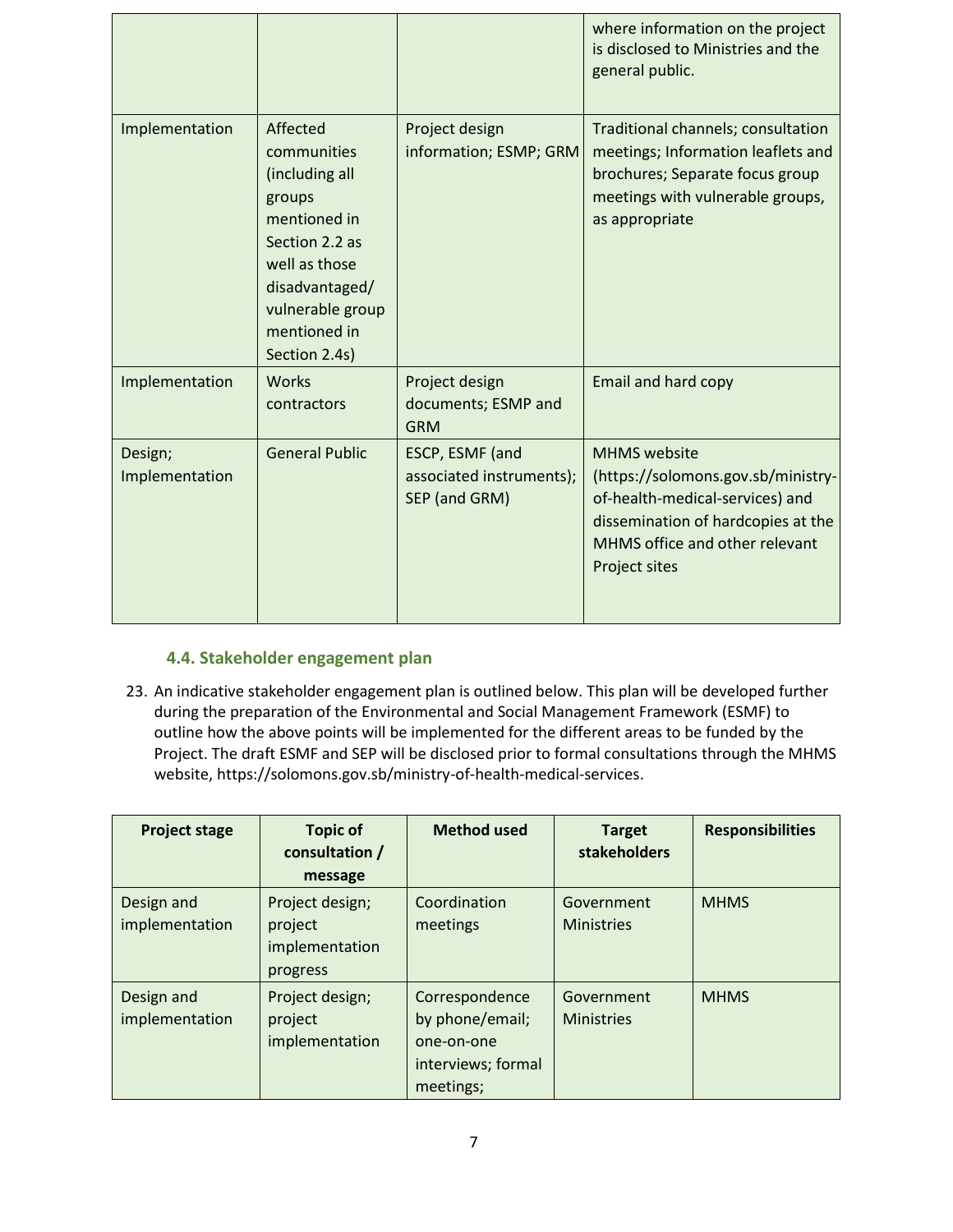|                |                                                                                                                          | roundtable<br>discussions                                                                                                                                                       |                                                                                                           |             |
|----------------|--------------------------------------------------------------------------------------------------------------------------|---------------------------------------------------------------------------------------------------------------------------------------------------------------------------------|-----------------------------------------------------------------------------------------------------------|-------------|
| Implementation | Environmental,<br>Social and Health<br>and Safety,<br><b>Worker GRM</b>                                                  | <b>Internal MHMS</b><br>communication<br>channels; Formal<br>and on-the-job<br>training;                                                                                        | <b>MHMS</b><br>officials/staff<br>Healthcare<br>Worker<br><b>Health</b><br>waste<br>management<br>workers | <b>MHMS</b> |
| Implementation | Information of<br>laboratory and<br>waste<br>management<br>facilities; E&S<br>impacts and<br>management<br>measures; GRM | Letters to<br>provincial<br>governments;<br>community<br>consultations;<br>disclosure of<br>Project<br>documentation in<br>a culturally<br>appropriate and<br>accessible manner | Affected<br>communities<br>(including<br>vulnerable<br>groups)                                            | <b>MHMS</b> |
| Implementation | Environmental,<br>Social and Health<br>and Safety,<br><b>Worker GRM</b>                                                  | Disclosure of site-<br>based ESMP in<br>selected<br>provinces; Site<br>meetings                                                                                                 | <b>Works</b><br>contractors                                                                               | <b>MHMS</b> |
| Implementation | Information on<br>Project activities;<br><b>E&amp;S</b> impacts and<br>management;<br><b>GRM</b>                         | <b>ESMF</b> consultation<br>workshop;<br>dissemination on<br>MHMS website;<br>MHMS hotline;<br>local media                                                                      | <b>General Public</b>                                                                                     | <b>MHMS</b> |

#### **4.5 Future of the project**

- 24. Stakeholders will be kept informed as the Project develops, including reporting on Project environmental and social performance and implementation of the stakeholder engagement plan and grievance mechanism. The PMU has taken steps to contact stakeholders through phone calls, emails, messages/letters prior to visiting project sites.
- 25. The ESF documents relevant to the project, like the SEP, ESFM, LMP will be disclosed and available on the MHMS website - https://solomons.gov.sb/ministry-of-health-medical-services.

### **5. Resources and Responsibilities for implementing stakeholder engagement activities**

#### **5.1. Resources**

26. The estimated budget for the implementation of the SEP activities is in the order of USD300,000.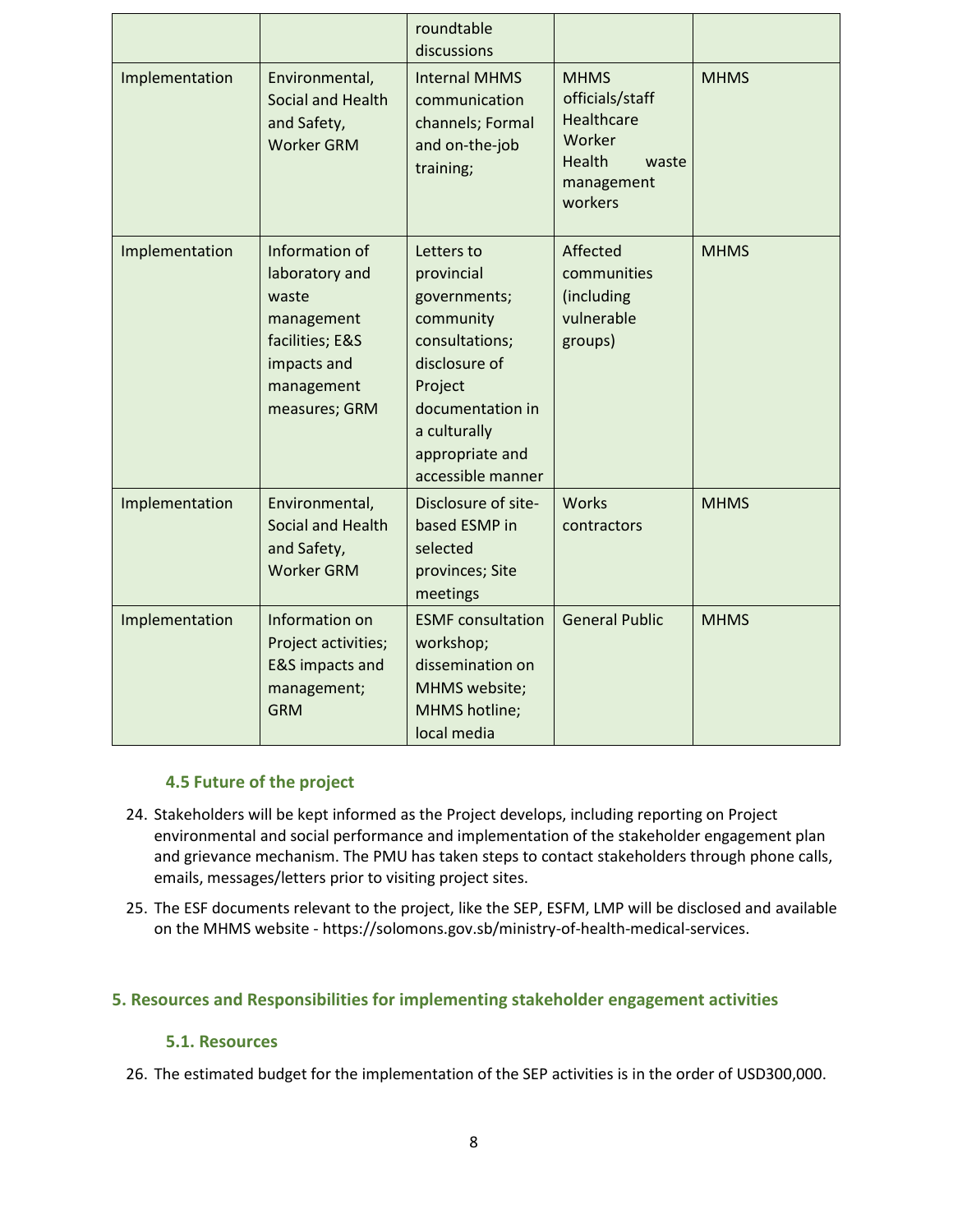| Code  | SEP Activity to be implemented                                                                                                          | Amount Budgeted (USD) |
|-------|-----------------------------------------------------------------------------------------------------------------------------------------|-----------------------|
| 2.f.1 | <b>Conduct GBV trainings</b>                                                                                                            | 49,000                |
| 2.f.2 | Conduct waste management training                                                                                                       | 55.000                |
| 2.f.3 | Conduct surveillance training and IPC training                                                                                          | 116,000               |
| 2.f.4 | Conduct warehouse training                                                                                                              | 80,000                |
| 3.a.5 | Deployment of Environmental, Social and Health<br>and Safety and Community Engagement<br>(ESHS&CE) Officer (fulltime)                   | 32,459                |
| 3.a.6 | Deployment of International Environmental,<br>Social and Health and Safety and Community<br>Engagement (ESHS&CE) Specialist (part-time) | 20,000                |
|       | <b>TOTAL</b>                                                                                                                            | 297,459               |

#### **5.2. Management functions and responsibilities**

- 27. The Project implementation arrangements are as follows:
- 28. The entities responsible for carrying out stakeholder engagement activities is the MHMS Interim PMU, followed by the permanent MHMS PMU.
- 29. The Ministry of Health and Medical Services (MHMS) will be the implementing agency for the Project. MHMS has established a Project Management Unit (PMU), led by the Deputy Secretary Corporate (DSC). The PMU, who will directly report to the Deputy Secretary Corporate, is staffed with a core team with expertise in project management, procurement, financial management, environment and social risk management, infrastructure, and M&E. The PMU is responsible for the day-to-day management of the Project, including financial management, procurement, environmental and social risk preparation, infrastructure assessment, consolidation of workplan and budget, financial audit, ensuring compliance with environmental and social framework of the Bank, and monitoring and evaluation. Individual consultants with specific skill sets will be recruited to provide support to the PMU as needed. A POM was developed after the effective date of the Financing Agreement to support the PMU to meet its responsibilities for management and implementation of the Project. The POM describes detailed arrangements and procedures for the implementation of the Project, such as responsibilities of the PMU, operational systems and procedures, project organizational structure, office operations and procedures, finance and accounting procedures (including funds flow and disbursement arrangements), procurement procedures, personal data collection and processing, and implementation arrangements for the Environmental and Social Commitment Plan (ESCP) as well as the preparation and/or implementation of instruments referred to in the ESCP such as the Environmental and Social Management Plan (ESMP) per World Bank ESF guidance. The Project will be carried out in accordance with the arrangements and procedures set out in the POM, which will be updated to reflect the additional activities associated with the AF, if required. Additional amendments can be made from time-to-time, provided all modifications are agreed with the World Bank in writing prior to any changes taking effect.
- 30. MHMS has committed to recruit a full-time, local Environmental, Social and Health and Safety and Community Engagement (ESHS&CE) Specialist who is now onboard. Additionally, an international part-time environmental, social, health and safety specialist will be mobilized on an as-required basis Project Approval to develop the Environmental and Social Management Framework (ESMF),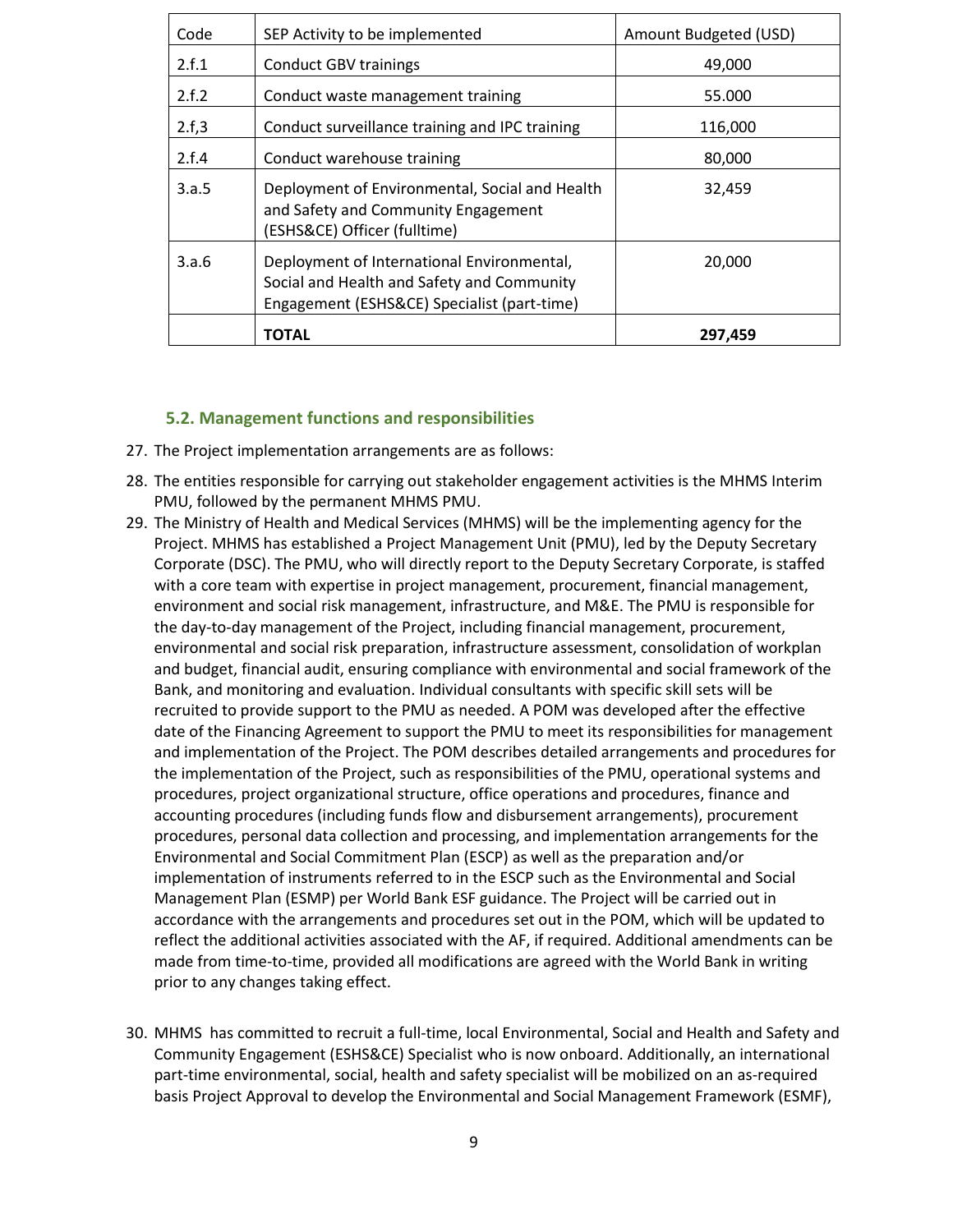the revised Stakeholder Engagement Plan (SEP) and other applicable E&S instruments, provide training to the local environmental and social specialist and PMU staff and provide continued guidance and monitoring of the Project's environmental and social performance on an as-required basis. As part of the Project ESMF, a capacity assessment will identify where training and further capacity building will be needed. The PMU will play a critical role in capacity building and transfer of knowledge and skills to the MHMS. Individual consultants with specific skill sets will be recruited to provide support to the PMU as needed. Extensive training of hospital medical, laboratory and waste management personnel will be envisaged and funded under the Project, in addition to investments in waste management equipment. It is also expected that enhanced oversight from the World Bank E&S team will be required.

31. The stakeholder engagement activities will be documented through six-monthly progress reports, to be shared with the World Bank.

# **6. Grievance Mechanism**

- 32. The Grievance Mechanism (GM) will resolve complaints and grievances in a timely, effective and efficient manner that satisfies all parties involved. Specifically, it will provide a transparent and credible process for fair, effective and lasting resolution of grievances. It will also serve to build trust and cooperation as an integral component of broader community consultation that facilitates early identification of any problems in project implementation and of appropriate corrective actions. Specifically, the GM:
	- **•** Provides affected people with avenues for making a complaint or resolving any dispute that may arise during the course of the implementation of projects;
	- **E** Ensures that appropriate and mutually acceptable redress actions are identified and implemented to the satisfaction of complainants; and
	- Avoids the need to resort to judicial proceedings.

## **6.1. Description of GM**

- 33. The GM will be implemented by the PMU. The ESHS&CE Specialist will be responsible for general coordination of the GM and the Project Manager will be manage the process.
- 34. The GM will include the following steps:
	- Step 1: Submission of grievances and/or information requests by Project stakeholders either orally or in writing to designated focal point in each hospital, MHMS staff or the PMU.
	- Step 2: Grievance raised, collected and recorded by the PMU
	- Step 3: PMU provide the initial response with receipt of complaint/query within 24 hours.
	- Step 4: PMU investigate the grievance and communicate the response to the complainant within 7 days.
	- Step 5: Complainant Response: PMU confirms either grievance closure or taking further steps if the grievance remains open. If grievance remains open, complainant will be given opportunity to appeal to MHMS Team led by the Deputy Secretary Corporate (DSC). The PMU will facilitate the appeals process.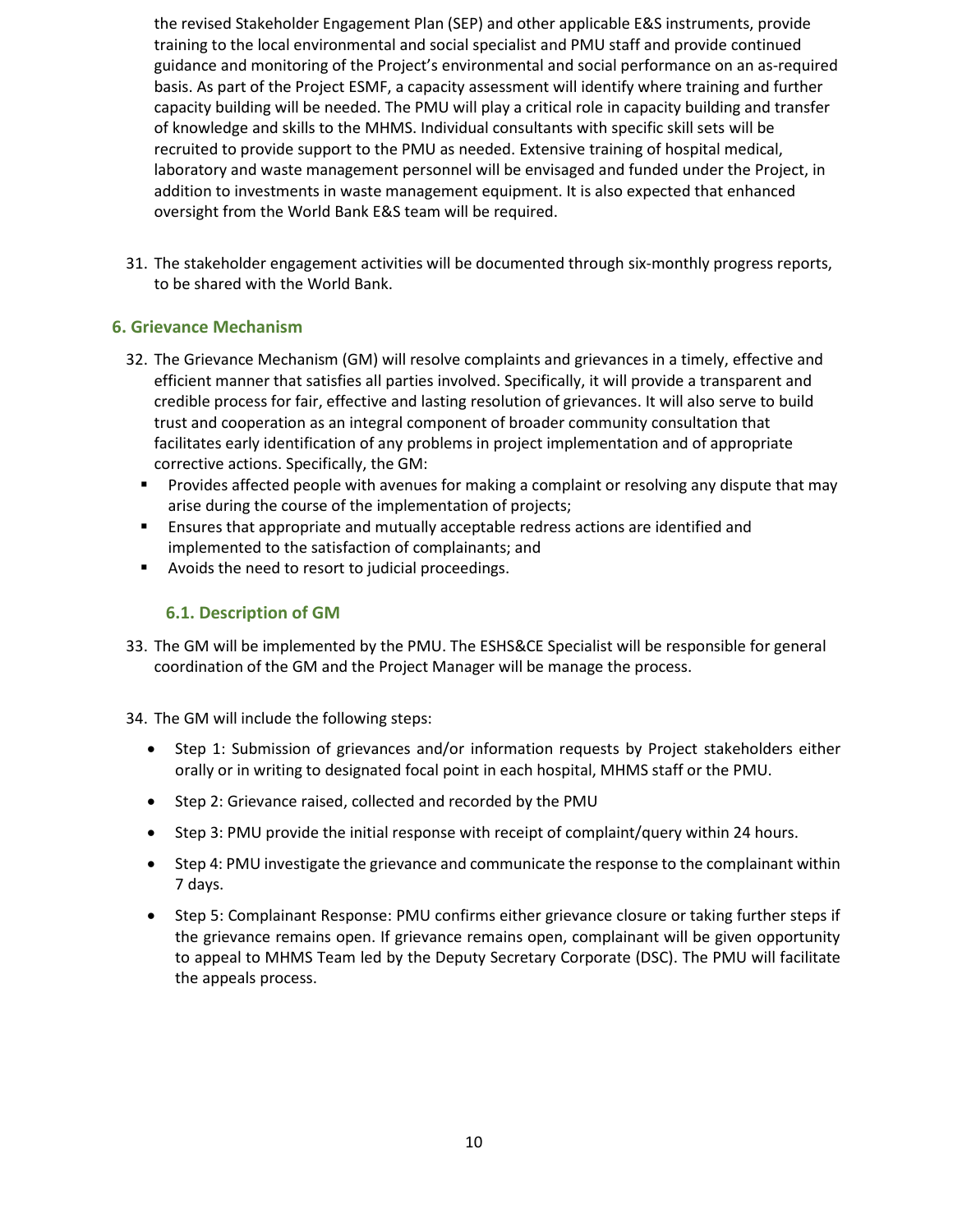Once all possible redress has been proposed and if the complainant is still not satisfied then they will be advised of their right to legal recourse3

35. The PMU's ESHS&CE Specialist will collect grievances issued to the hospitals or MHMS; receive grievances directly; record grievance and ensure a timely response to the complainant. Individuals can lodge information requests and/or complaints on an identified or anonymous basis through the following established portals. GM details will be widely distributed as part of the SEP implementation, preliminary details:

### **Solomon Islands COVID19 Emergency Response Grievance Mechanism.**

The Contact person is Mrs Pauline McNeill but the Grievance Mechanism is managed by the PMU Project Manager – Mrs. Louisa Fakaia (MHMS, P.O. Box 349, Honiara, SI).

Contact Person: Mrs Pauline McNeil, Permanent Secretary MHMS Phone: 00 677 20831 Ext: 401 Email: PMcneil@moh.gov.sb Mail Address: P O Box 349, Honiara, Solomon Islands Facebook: Ministry of Health and Medical Services – Solomon Islands

36. Pending finalization of the GM, existing grievance procedures will be used to encourage reporting of co-workers if they show outward symptoms, such as ongoing and severe coughing with fever, and do not voluntarily submit to testing. Consistent with ESS2, the Project will also establish a separate GM for Project workers as part of the Project's Labor Management Procedures (LMP).

37. Grievances related to any form of sexual exploitation or abuse/sexual harassment (SEA/SH) will be collected and handled in a confidential manner and referred to an appropriate service provider. Final details have been outlined and updated in the latest SEP dated [22 November 2021] November 2021

#### **7. Monitoring and Reporting**

#### 7.1. Involvement of stakeholders in monitoring activities *[if applicable]*

#### 7.2. Reporting back to stakeholder groups

- 38. The SEP will be periodically revised and updated as necessary in the course of Project implementation in order to ensure that the information presented herein is consistent and is the most recent, and that the identified methods of engagement remain appropriate and effective in relation to the Project context and specific phases of the development. Any major changes to the Project related activities and to its schedule will be duly reflected in the SEP.
- 39. Quarterly summaries and internal reports on public grievances, enquiries and related incidents, together with the status of implementation of associated corrective/preventative actions will be collated by responsible staff and referred to the senior management of the Project. The monthly summaries will provide a mechanism for assessing both the number and the nature of complaints and requests for information, along with the Project's ability to address those in a timely and effective manner.

 $3$  On revision of this SEP, this section will detail how the GM will be operationalised including provisions to allow anonymous grievances to be raised and addressed and how any complaints of gender-based violence will be handled, as well as detailed contact numbers and addresses.